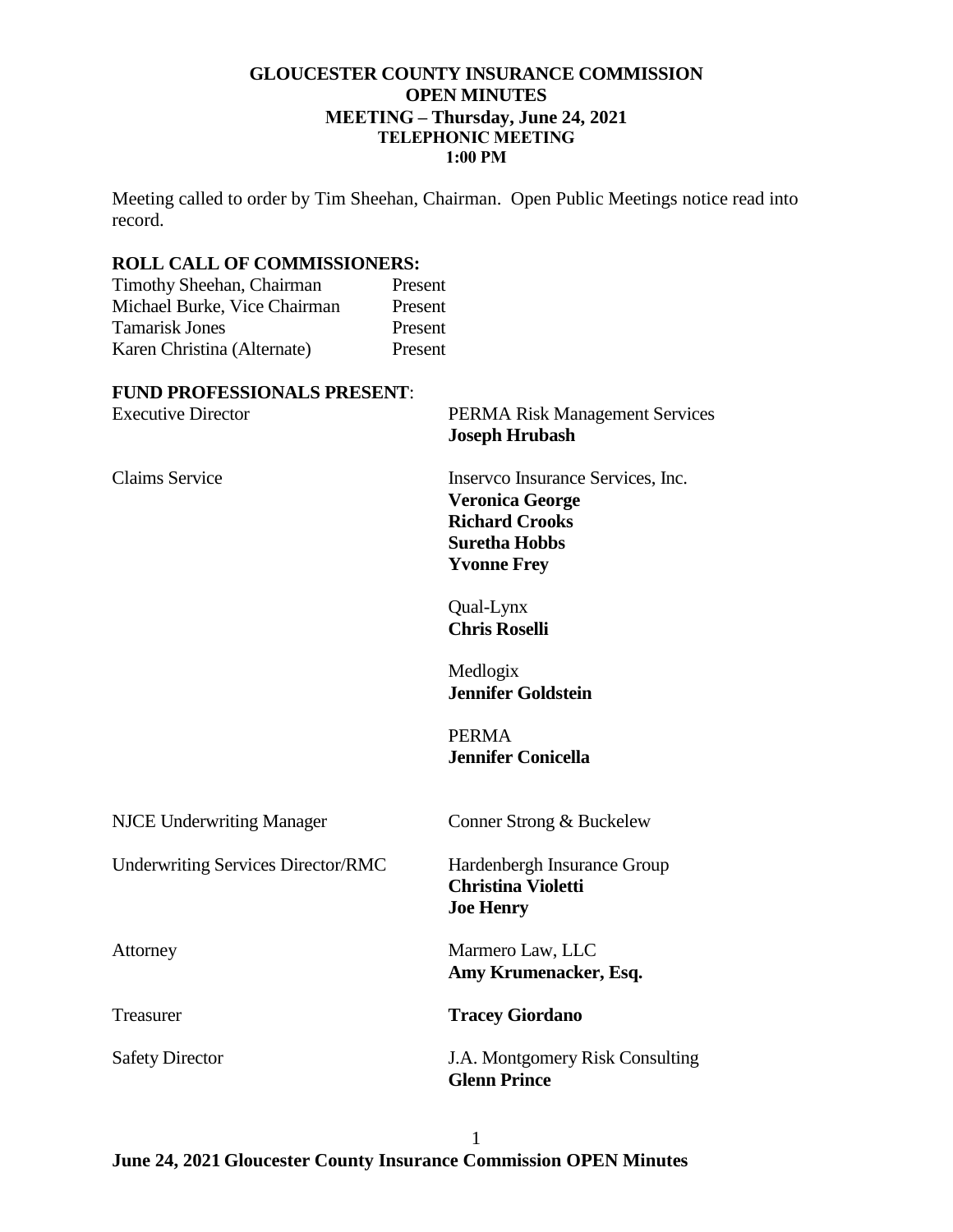**ALSO PRESENT:** Susan Morris, Conner Strong & Buckelew Cathy Dodd, PERMA Risk Management Services

**APPROVAL OF MINUTES**: Open and Closed Minutes of April 22, 2021 and Open and Closed Minutes of May 4, 2021

# **MOTION TO APPROVE THE OPEN AND CLOSED MINUTES OF APRIL 22, 2021 AND OPEN AND CLOSED MINUTES OF MAY 4, 2021**

Vote: Unanimous

Motion: Commissioner Christina Second: Commissioner Jones

# **CORRESPONDENCE: None**

.

**SAFETTY COMMITTEE REPORT:** Chairman Sheehan reported the Claim Committee had not met since their last meeting.

**CLAIMS COMMITTEE:** Chairman Sheehan reported the Claims Committee met on May 11 and June 8 and discussed the PARS/SARS that would be presented today during closed session.

**EXECUTIVE DIRECTOR REPORT**: Executive Director advised his report was included in the agenda.

**2022 RFP'S FOR PROFESSIONAL SERVICES – FAIR & OPEN PROCESS:** Executive Director reported the contracts for the Executive Director, Risk Management Consultant, Underwriting Services Director, Third Party Administrator, Managed Care Provider, Actuary, Auditor, Defense Panel Attorneys, Field Nurse Case Manager, and Commission Attorney expired as of 12/31/21. Executive Director referred to a copy of Resolution 39-21, Authorizing the Preparation and Advertisement of the Request for Proposals.

> **MOTION TO APPROVE RESOLUTION 39-21 AUTHORIZING THE PREPARATION AND ADVERTISING THE REQUEST FOR PROPOSALS FOR THE POSITION OF EXECUTIVE DIRECTOR, RISK MANAGEMENT CONSULTANT, UNDERWRITING SERVICES DIRECTOR, THIRD PARTY CLAIMS ADMINISTRATOR, MANAGED CARE PROVIDER, ACTUARY, AUDITOR, DEFENSE PANEL ATTORNEYS, FIELD NURSE CASE MANAGER AND COMMISSION ATTORNEY**

| Motion:    | <b>Commissioner Jones</b> |
|------------|---------------------------|
| Second:    | <b>Commissioner Burke</b> |
| Roll Vote: | <i>Unanimous</i>          |

**NJ COUNTIES EXCESS JOINT INSURANCE FUND (NJCE):** Executive Director reported the NJCE met on April 22 and May 27 and written summaries of the reports were included in the agenda. Executive Director advised the NJCE also met earlier in the morning and the two major items discussed at the meeting were the approval of the amended budget for the additional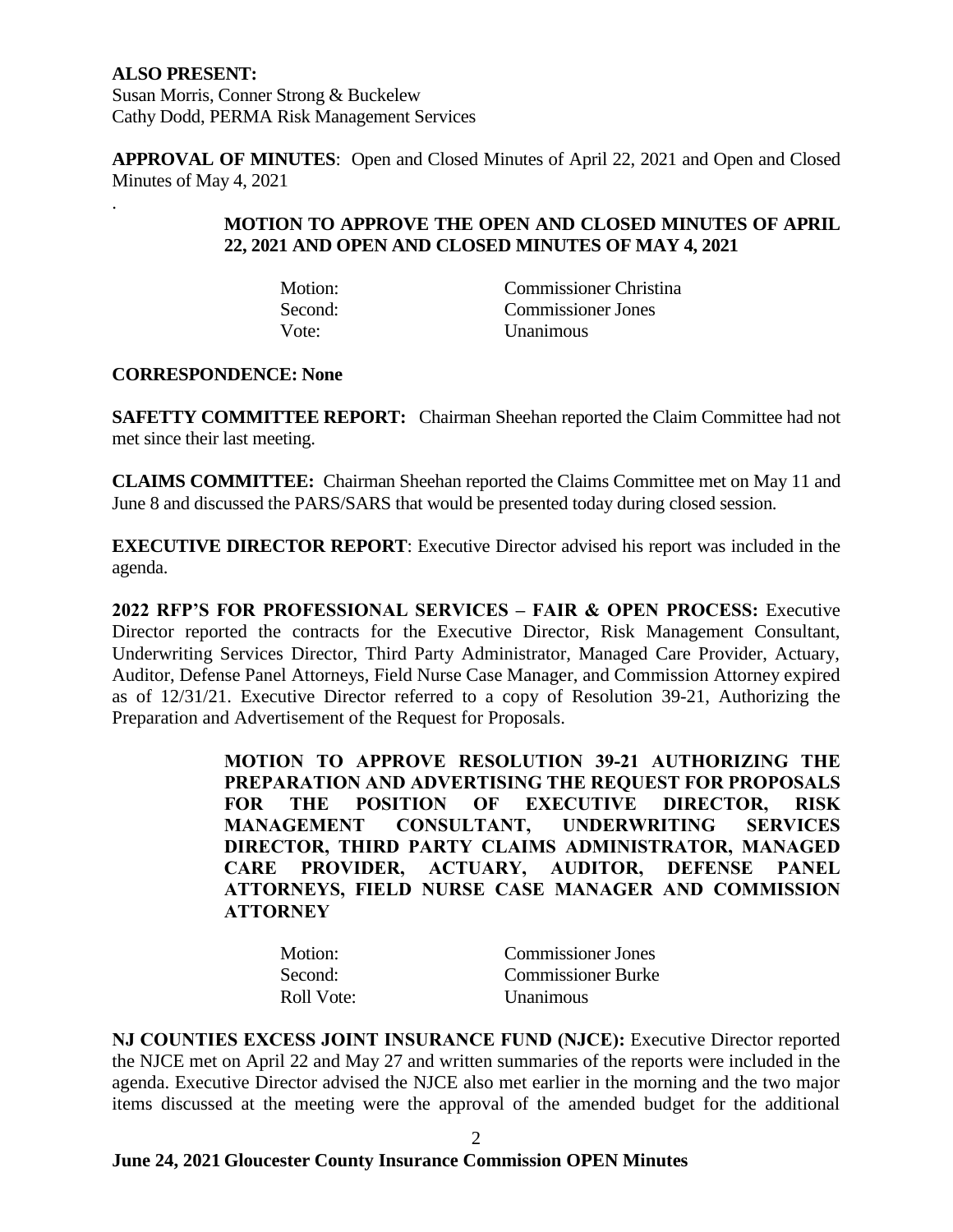assessment for the premium portion of the delta of \$609,437 and the Fund Auditor submitted a draft financial audit for the period ending December 31, 2020. Executive Director advised the Financial Fast Tracks were revised and noted the reductions in the surplus for 2016, 2020 and 2021 fund years. Executive Director said the most significant change was a result of the projected \$10 million that COVID-19 related workers' compensation claims that will eventually cost the NJCE. Executive Director said the NJCE was strengthening its claim and IBNR reserves due to the uncertainty over the recovery from the excess insurer Safety National. Executive Director reported the MEL JIF was experiencing the same issue with Safety National and a meeting was held with the Insurance Commissioner of NJ Department of Banking & Insurance to put them on notice that the carrier wastaking a hard line on providing coverage. Conner Strong and Buckelew also reached out to the NJ Department of Banking & Insurance.

**NJCE FINANCE COMMITTEE:** Executive Director reported the NJCE team (PERMA, JAM and CSB) made a presentation to the Finance Committee on the state of the commercial market and benefits of the insurance commission/joint insurance versus commercial market. Executive Director said the presentation was roughly an hour, generated some good questions and interaction with commissioners and was well received. Executive Director said the Finance Committee recommended the presentation be made available to all commissioners and key members of their management team. Executive Director advised it was also recommended a recorded version be available as well as one or two live webinars to promote interaction and allow for questions. Executive Director referred to a copy of a memorandum along with a copy of the presentation, which was included in the agenda.

**CERTIFICATE OF INSURANCE REPORTS:** Executive Director referred copies of the Certificate of Insurance reports from the NJCE listing the certificates issued for the months of April and May. Executive Director advised there were (6) six certificates of insurances issued during April and (12) twelve during the month of May. Executive Director asked if there were any questions on the report.

**GCIC PROPERTY AND CASUALTY FINANCIAL FAST TRACK:** Executive Director advised the March Property & Casualty Financial Fast Track was included in the agenda. Executive Director reported the Commission had a surplus of \$3,084,333 as of March 31, 2021. Executive Director advised that \$2,395,821 line 10 of the report "Investment in Joint Venture was the GCIC's share of the NJCE equity. Executive Director noted the cash amount was \$3,783,638.

**NJCE PROPERTY AND CASUALTY FINANCIAL FAST TRACK:** Executive Director reported the March Financial Fast was not available and would appear in the next agenda.

**HEALTH BENEFITS FINANCIAL FAST TRACK**: Executive Director reported the agenda included the March Health Benefits Financial Fast Track. As of March 31, 2021 there was a surplus of \$272,952. Executive Director noted the cash amount was \$450,102. Executive Director asked if anyone had any questions on the Financial Fast Tracks.

**CLAIMS TRACKING REPORTS:** Executive Director advised the Claim Tracking reports as of March 31, 2021 were included in the agenda.

**2021 PROPERTY & CASUALTY ASSESSMENTS:** Executive Director reported the Treasurer's Office advised all of the member entities paid the May 15th assessment. Executive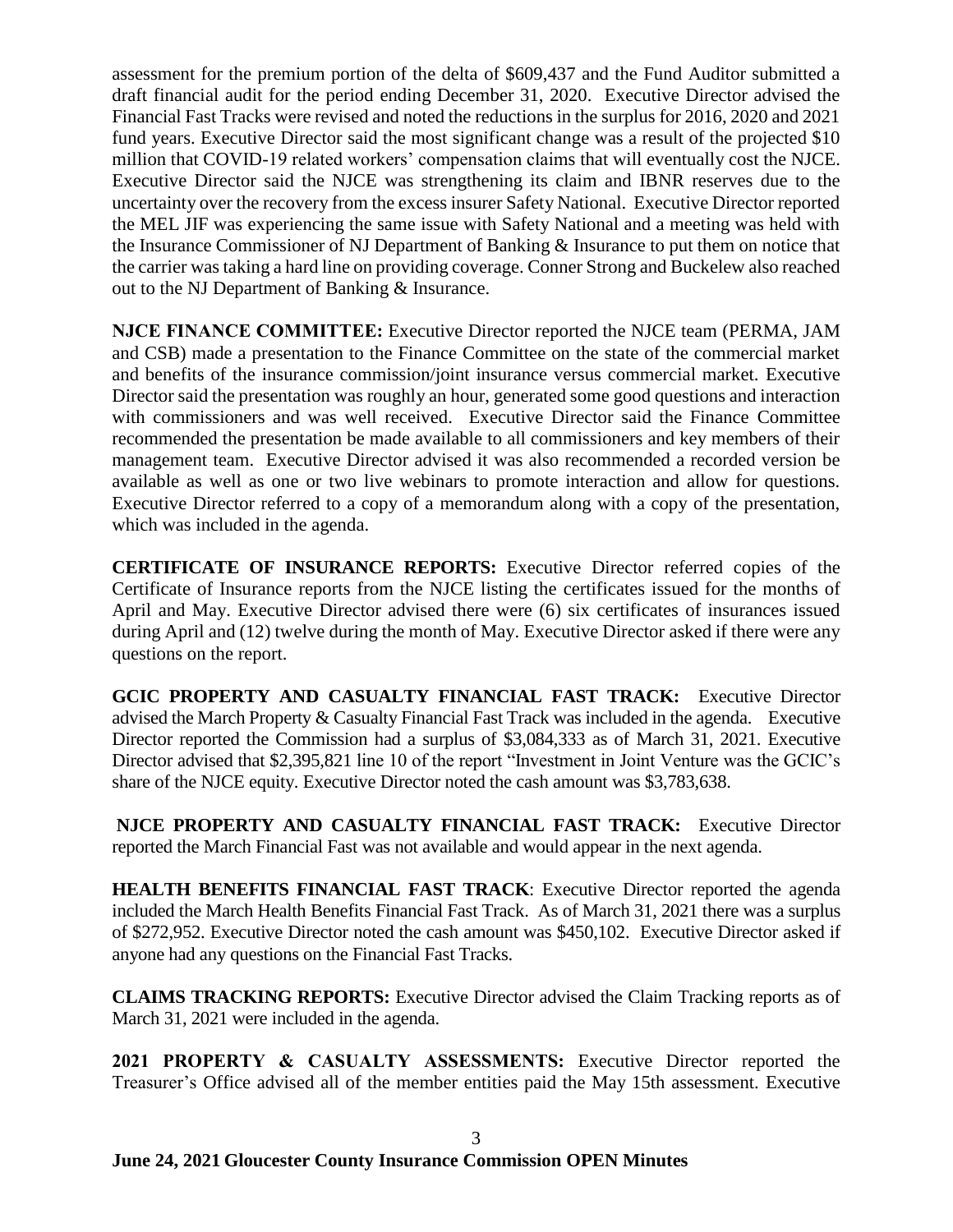Director advised the final payment would be due on October 15, 2021. Executive Director noted the Statement of Accounts would be sent out in September.

**CYBER TASK FORCE UPDATE:** Executive Director referred to a copy a news alert from the MEL Cyber Task Force, which he wanted to share with the NJCE members.

**NJCE MEMBERSHIP:** Executive Director advised Gloucester County's 3-year membership in the NJCE expires on December 31, 2021. Executive Director reported the NJCE mailed out the 2022 membership renewal notice to the County Administrator.

**ENTITY MEMBERSHIP IN THE INSURANCE COMMISSION:** Executive Director reported the three-year membership for the members of the Gloucester County Insurance Commission also expires at the end of the year. Executive Director advised the Fund Office would mail the applicable Indemnity and Trust Agreement to the Commission Risk Manager's office for the member entities execution. Executive Director said as in the past, each member entity needed to pass a resolution authorizing its participation in the Gloucester County Insurance Commission.

**2022 RENEWAL – UNDERWRITING DATA COLLECTION:** Executive Director advised the Fund office was beginning the data collection process for the 2022 renewal in order to provide relevant information to underwriters. Members and/or risk managers would manage the renewal via Origami, the online platform where members' exposure data (property, vehicles, etc.) may be accessed and edited, as well as, applications to download and complete for ancillary coverages. Executive Director said the Payroll Auditor was also conducting payroll audits which would be uploaded by the Fund office into Origami.

**2021 MEL, MRHIF & NJCE EDUCATIONAL SEMINAR:** Executive Director reported the 10th Annual Educational Seminar was held virtually on May 14 and May 21 and was a great success. Executive Director said there were over 200 attendees for each session.

**2021 GOVERNMENT FINANCE OFFICERS ASSOCIATION OF NJ (GFOA OF NJ):** Executive Director advised J.A. Montgomery had been invited to present at the GFOA of NJ conference at the Golden Nugget in Atlantic City from September 21st to September 24<sup>th</sup>. .Executive Director explained the GFOA of NJ was a professional association of government finance officers working together to enhance and promote professionalism within the governmental community.

**2021 NEW JERSEY ASSOCIATION OF COUNTIES CONFERENCE:** Executive Director reported the 71st Annual Conference was scheduled to be held from October 11th – October 14th at Caesar's in Atlantic City. Executive Director said NJAC would be celebrating its 100-year anniversary. Executive Director said the New Jersey Counties Excess Joint Insurance Fund and J.A. Montgomery would be presenting at the NJAC conference in October.

**2021 NJLM ANNUAL CONFERENCE:** Executive Director said the 106th Annual New Jersey State League of Municipalities Conference was scheduled for November 16th through November 18th at the Atlantic City Convention Center in Atlantic City.

**2021 MEETING SCHEDULE:** Executive Director reminded everyone that the Commission would not meet in July or August. Executive Director noted a special meeting could be arranged if necessary. Executive Director said the next meeting was scheduled for September 23, 2021 at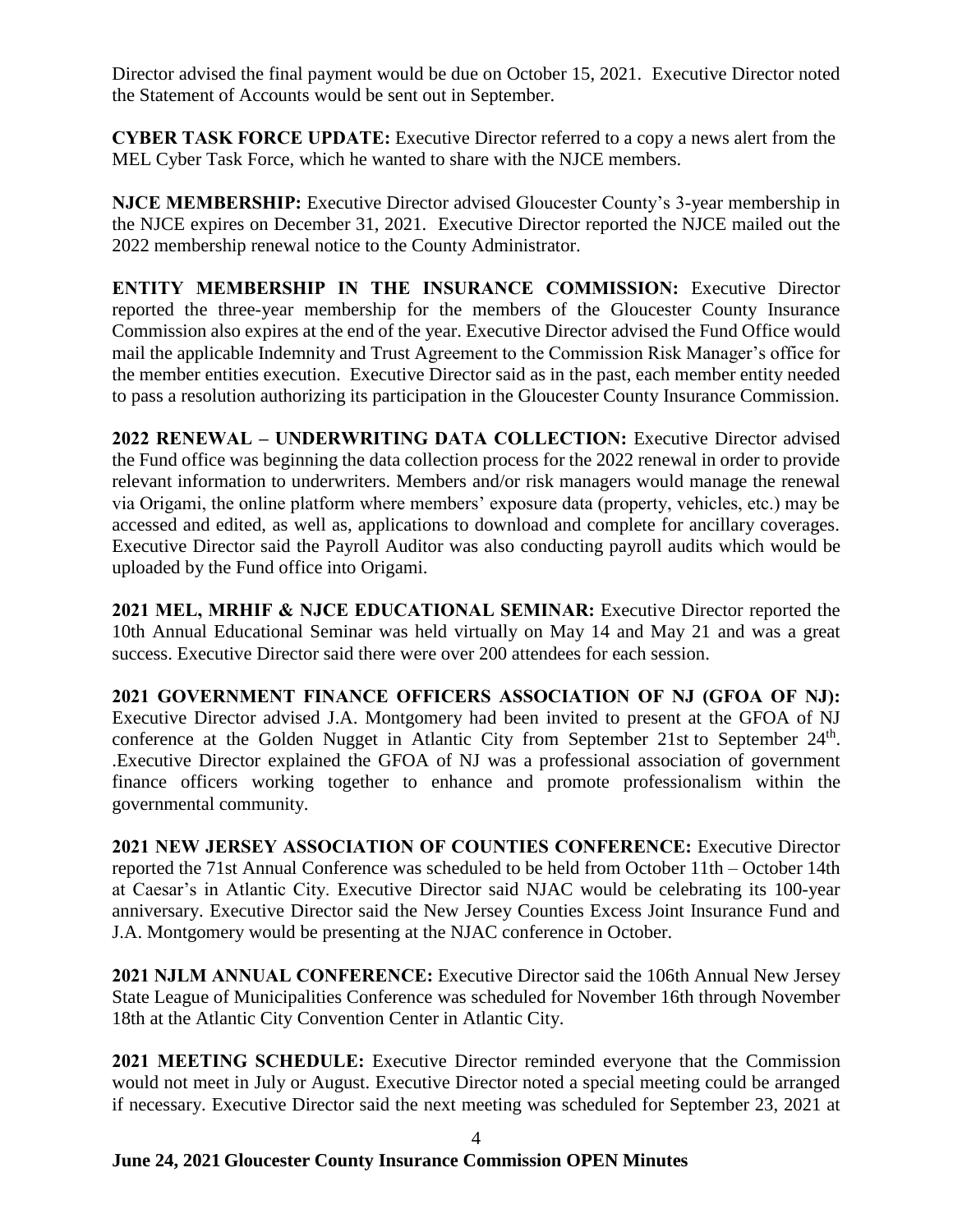1:00 PM. Executive Director noted there were two remaining meetings scheduled for 2021, October 28 and December 9. After a brief discussion, it was agreed the September meeting would be an in-person meeting. Executive Director said he looked forward to seeing everyone again.

# Executive Director's Report Made Part of Minutes.

**EMPLOYEE BENEFITS:** Ms. Morris advised her report was included in the Appendix IV section of the agenda and reviewed the May report with the Commission and the year to date total issues were 67.

**TREASURER REPORT:** Chairman Sheehan advised the agenda included the May Bill List, Resolution 40-21, the May Benefit Bill List, Resolution 41-21, June Bill List, Resolution 42-21 and the June Benefit List, Resolution 43-21 and requested a motion to approve.

# **MOTION TO APPROVE RESOLUTION 40-21, MAY BILL LIST, RESOLUTION 41-21, JUNE BENEFIT BILL LIST, RESOLUTION 42-21 JUNE BILL LIST AND RESOLUTION 43-21 JUNE BENEFIT BILL LIST**

| Motion:        | <b>Commissioner Burke</b> |
|----------------|---------------------------|
| Second:        | Commissioner Jones        |
| Roll Call Vote | Unanimous                 |

Chairman Sheehan pointed out the monthly Treasurer's reports were included in the agenda. Chairman Sheehan asked if anyone had any questions on the reports.

**CLAIMS SERVICE:** Ms. Conicella advised she did not have anything to report at this time.

**CLAIMS ADMINISTRATOR:** Chairman Sheehan presented Resolution 44-21 Inservco Liability Check Register for the period of 4/1/21 through 4/30/21 and 5/1/21 to 5/31/21.

# **MOTION TO APPROVE RESOLUTION 44-21 LIABILITY CHECK REGISTER FOR THE PERIOD OF 4/1/21 THROUGH 4/30/21 AND 5/1/21 TO 5/31/21**

| Motion:         | <b>Commissioner Burke</b> |
|-----------------|---------------------------|
| Second:         | Commissioner Jones        |
| Roll Call Vote: | <b>Unanimous</b>          |

**MANAGED CARE PROVIDER:** Ms. Goldstein reviewed the Client Bill Review Summary Report for the months of April and May as noted below:

| <b>Month</b> | Number of    | <b>Total Provider</b> | <b>Total Allowed</b> |           |                   |                |                |                    |  |  | Total |  | <b>Percent of Net</b> | <b>PPO</b> |
|--------------|--------------|-----------------------|----------------------|-----------|-------------------|----------------|----------------|--------------------|--|--|-------|--|-----------------------|------------|
|              | <b>Bills</b> | <b>Charges</b>        |                      |           | <b>Reductions</b> | Net Reductions | <b>Savings</b> | <b>Penetration</b> |  |  |       |  |                       |            |
| April        | 47           | 52.791.37             |                      | 35.888.44 | 16.902.93         | 14.734.25      | 28%            | 49%                |  |  |       |  |                       |            |
| Mav          | 41           | 55.254.72             |                      | 18,493.35 | 36.761.37         | 31.614.78      | 57%            | 84%                |  |  |       |  |                       |            |

Ms. Goldstein noted the penetration rate for the month of April was very low due to a hospital bill from Christina Care. Ms. Goldstein advised this is something that is typically negotiated, however it appeared they would not negotiate and she was looking into this. In response to Executive Director's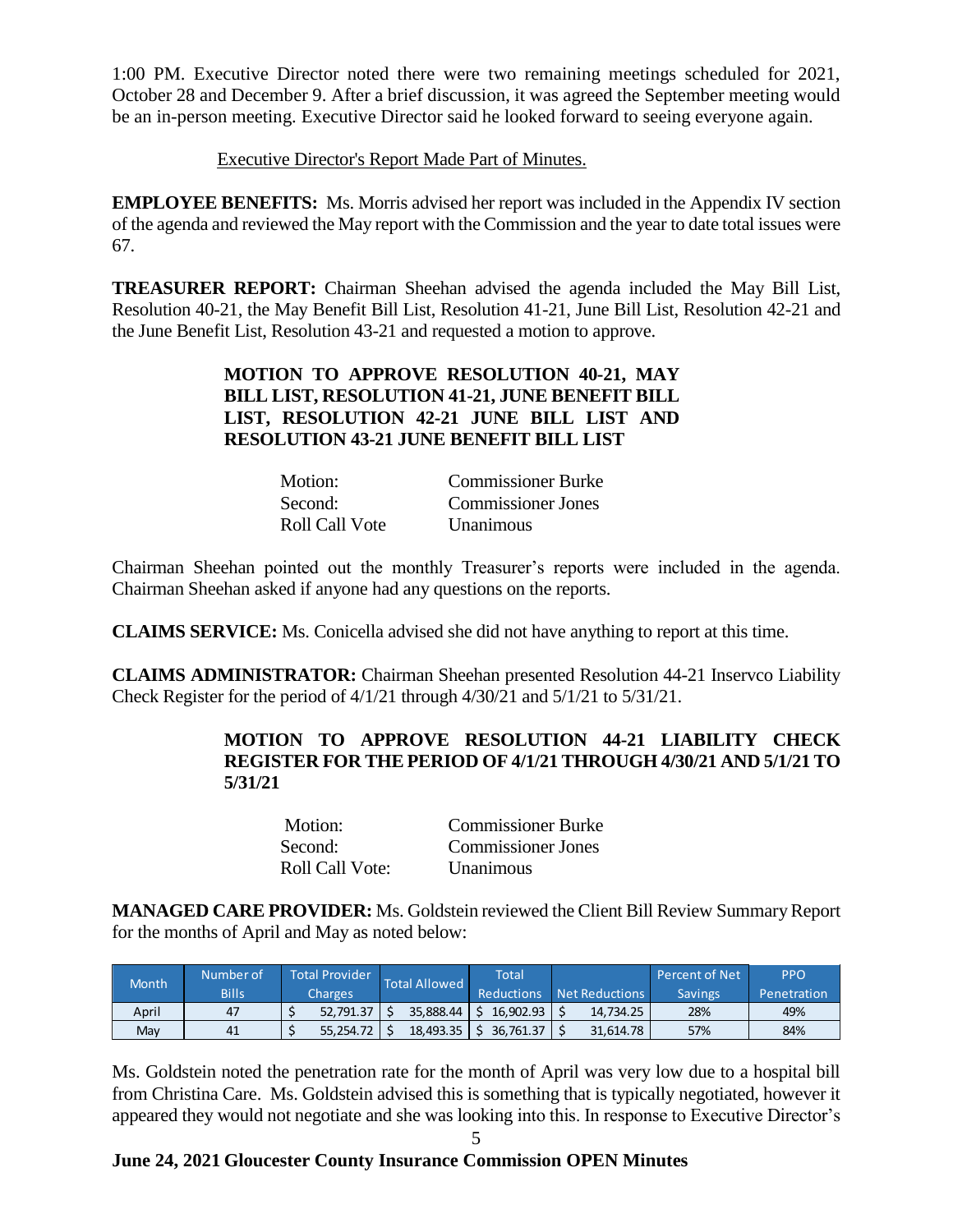questions, Chairman Sheehan said this involved a motor vehicle accident and the injured was taken to a trauma center in Delaware. Executive Director asked that the claim be reviewed to see if AmeriHealth could provide better pricing.

### **NJCE SAFETY DIRECTOR:**

 **REPORT:** Mr. Prince advised the Safety Director's report was included in the agenda and referred to the Risk Control Activities for April through July. Mr. Prince noted a list of all of the training webinars were included in the agenda through the end of August. Mr. Prince said if any member was interested in training, they could visit the NJCE website and register. Mr. Prince reported the Munich RE Safety Grant for 2021 would be managed by the carrier and they requested to make payment directly to the vendor for approved submissions. Mr. Prince encouraged all departments to co-ordinate submission through their risk manager departments. Mr. Prince said he could review the submissions and send to the Underwriting Manager who would forward to Munich Re for approval or denial. Mr. Prince noted he would issue a memorandum on the new procedure. Mr. Prince said the Learning Management System was up and running as of April 1. Mr. Prince said if any departments required an additional administrator they should contact him so he could coordinate training. Mr. Prince concluded his report unless there were any questions.

# **RISK MANAGEMENT/UNDERWRITING SERVICES DIRECTOR:**

 **REPORT:** Ms. Violetti advised a copy of their report was included in the agenda. Ms. Violetti said as mentioned earlier the June Safety and Accident Review Committee meeting was cancelled and the next meeting was scheduled for September 1<sup>st</sup>. Ms. Violetti reported the 2022 Underwriting Renewal Process was starting and she would be reaching out to the members to obtain updated exposure information.

Ms. Violetti reviewed some coverages for members that could not be placed through the GCIC/NJCELJIF as noted below. Ms. Violetti requested a motion to renew the listed policies.

| <b>Member</b>                                        | Coverage                                                                                                              | Carrier                                        | Exp. Date | <b>Expiring</b><br><b>Premium</b> | Renewal<br><b>Premium</b> |
|------------------------------------------------------|-----------------------------------------------------------------------------------------------------------------------|------------------------------------------------|-----------|-----------------------------------|---------------------------|
| County                                               | County Warden<br>Bond                                                                                                 | <b>CNA</b>                                     | 7/1/2021  | \$122.50                          | \$122.50                  |
| Rowan College of<br>South Jersey                     | Director and<br><b>Officers Liability</b><br>Policy for the<br>Rowan College at<br>Gloucester<br>County<br>Foundation | <b>United States</b><br><b>Liability Group</b> | 7/9/2021  | \$673.95                          | \$673.95                  |
| <b>Gloucester County</b><br>Improvement<br>Authority | <b>Nursing Home</b><br><b>Patient Trust</b><br><b>Bond</b>                                                            | <b>CNA</b>                                     | 8/3/2021  | \$490.00                          | \$490.00                  |

# **MOTION TO AUTHORIZE THE UNDERWRITING SERVICES DIRECTOR TO RENEW THE ABOVE POLICIES**

Motion: Commissioner Jones Second: Commissioner Burke Roll Call Vote: Unanimous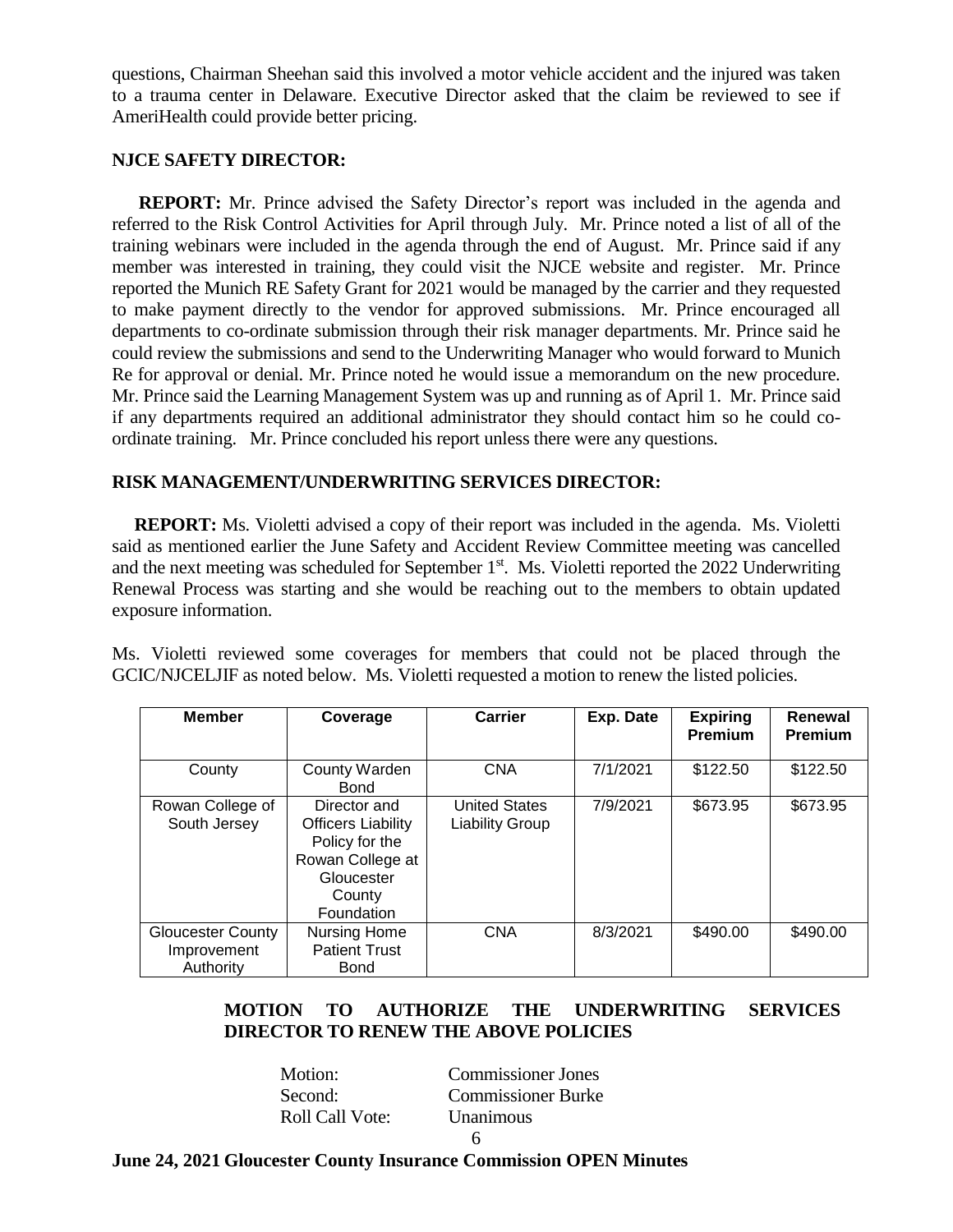Ms. Violetti reported the below renewals were in the process. Ms.Violetti requested authority to renew the policies contingent upon the premium not increasing more than 10% and no significant reduction in the terms and conditions. Ms. Violetti said if there was she would seek direction from the member and then advise the Commissioners accordingly.

| <b>Member</b>                    | Coverage                                                                   | Carrier                                               | Exp.<br><b>Date</b> | <b>Expiring</b><br><b>Premium</b> |
|----------------------------------|----------------------------------------------------------------------------|-------------------------------------------------------|---------------------|-----------------------------------|
| Rowan College of<br>South Jersey | <b>Base Sports Accident</b><br>Policy                                      | <b>United States Fire</b><br><b>Insurance Company</b> | 8/1/2021            | \$56,700                          |
| Rowan College of<br>South Jersey | <b>Catastrophic Sports</b><br><b>Accident Policy</b>                       | <b>Liberty Mutual</b><br><b>Insurance Company</b>     | 8/1/2021            | \$12,168                          |
| County                           | 911 Teachers Professional<br><b>Liability Policy</b>                       | Landmark American<br><b>Insurance Company</b>         | 8/13/2021           | \$12,600.00                       |
| Improvement<br>Authority         | <b>Student Accident Policy</b>                                             | <b>QBE</b> Insurance<br>Corporation                   | 9/7/2021            | \$415.00                          |
| Improvement<br>Authority         | <b>Child Development Center</b><br>Package and Umbrella<br><b>Policies</b> | Philadelphia<br>Insurance<br>Companies                | 9/12/2021           | \$11,088.17                       |

# **MOTION TO AUTHORIZE THE UNDERWRITING SERVICES DIRECTOR TO RENEW THE ABOVE POLICY CONTINGENT UPON THE RENEWAL PREMIUM NOT INCREASING MORE THAN 10% AND N0 SIGNIFICANT REDUCTION IN THE TERMS AND CONDITIONS**

| Motion:                | <b>Commissioner Burke</b> |
|------------------------|---------------------------|
| Second:                | <b>Commissioner Jones</b> |
| <b>Roll Call Vote:</b> | <b>Unanimous</b>          |

Ms. Violetti provided an update on the below renewal and advised the premium came in higher due to a carrier increase of 5% and an increase in the value of 3 buildings.

| <b>Member</b>            | Coverage                                                                                                              | Carrier                                         | Exp. Date | <b>Expiring</b><br><b>Premium</b> |
|--------------------------|-----------------------------------------------------------------------------------------------------------------------|-------------------------------------------------|-----------|-----------------------------------|
| Improvement<br>Authority | Dream Park Package<br>Policy (includes<br>Property/ General<br>Liability/ Care,<br>Custody and Control /<br>Umbrella) | Great American<br>Alliance Insurance<br>Company | 5/21/2021 | \$114,286.00                      |

Ms. Violetti asked if anyone had any questions and concluded her report.

**ATTORNEY:** Ms. Krumenacker advised she did not have anything to report.

**OLD BUSINESS:** None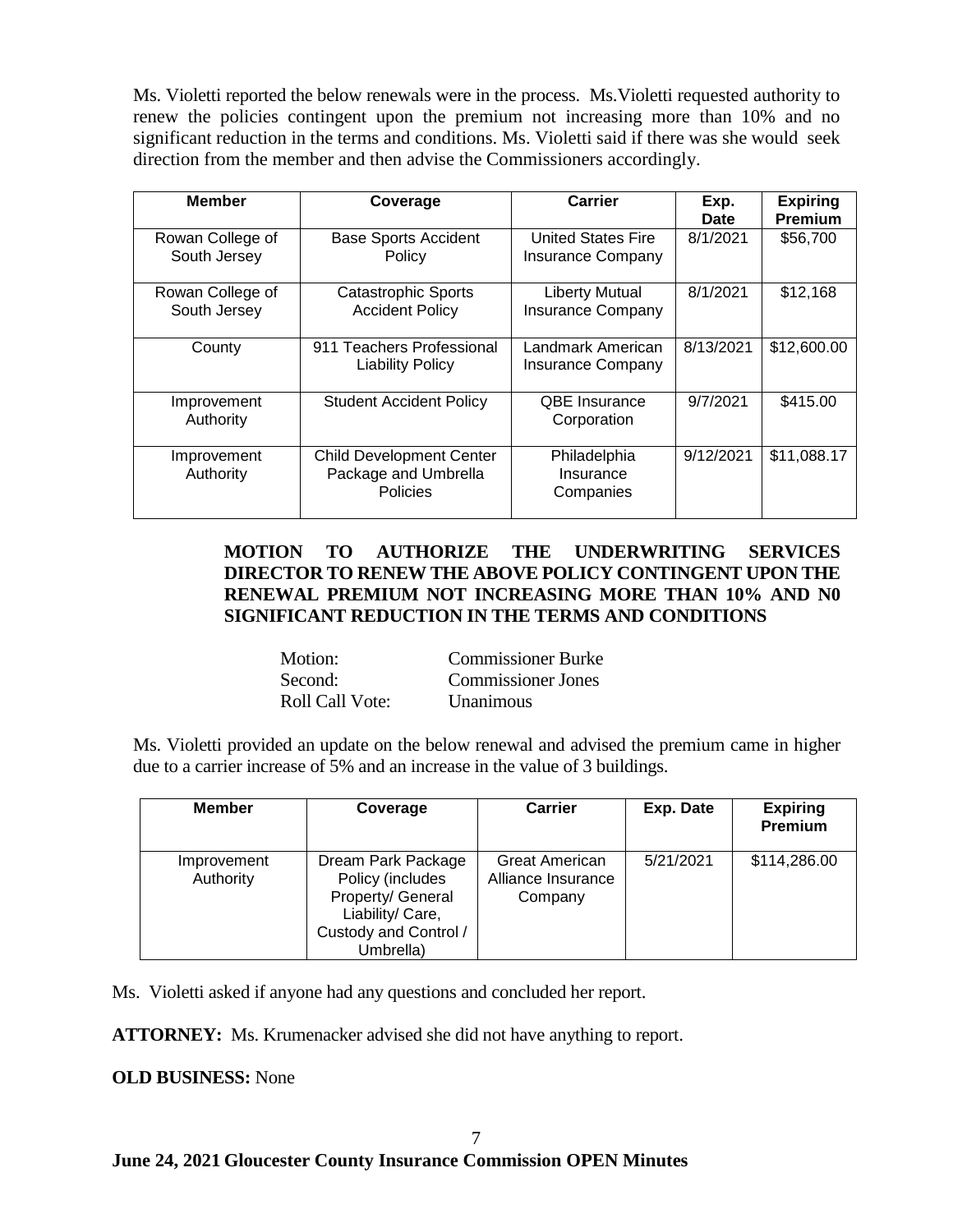#### **PUBLIC COMMENT:**

#### **MOTION TO OPEN MEETING TO THE PUBLIC**

| Moved:  | <b>Commissioner Burke</b> |
|---------|---------------------------|
| Second: | Commissioner Jones        |
| Vote:   | <b>Unanimous</b>          |

Hearing no members of the public wishing to speak Chairman Sheehan asked for a motion to close the public comment portion of the meeting.

#### **MOTION TO CLOSE THE MEETING TO THE PUBLIC**

| Moved:  | <b>Commissioner Burke</b> |
|---------|---------------------------|
| Second: | <b>Commissioner Jones</b> |
| Vote:   | <b>Unanimous</b>          |

**CLOSED SESSION**: Chairman Sheehan read and requested a motion to approve Resolution 45-21 authorizing a Closed Session to discuss PARS & SARS relating to pending or anticipated litigation as listed. Chairman Sheehan advised Closed Session would be held using a Zoom breakout room.

| Motion: | <b>Commissioner Burke</b> |
|---------|---------------------------|
| Second: | Commissioner Jones        |
| Vote:   | <b>Unanimous</b>          |

#### **MOTION TO GO INTO CLOSED SESSION**

| Motion: | <b>Commissioner Burke</b> |
|---------|---------------------------|
| Second: | <b>Commissioner Jones</b> |
| Vote:   | <i>Unanimous</i>          |

# **MOTION TO RETURN TO OPEN SESSION**

| Motion: | <b>Commissioner Burke</b> |
|---------|---------------------------|
| Second: | <b>Commissioner Jones</b> |
| Vote:   | <b>Unanimous</b>          |

Chairman Sheehan asked Ms. Krumenacker to present the motion approving the PARS.

# **MOTION TO AUTHORIZE AN INCREASE IN AUTHORITY FOR CLAIM #2021235239 FROM \$10,000 TO \$47,000 AN INCREASE OF \$37,000**

### **MOTION TO AUTHORIZE AN INCREASE IN AUTHORITY FOR CLAIM #2021234068 FROM \$10,000 TO \$34,490 AN INCREASE OF \$24,490**

# **MOTION TO AUTHORIZE AN INCREASE IN AUTHORITY FOR CLAIM #3530002226 FROM \$15,000 TO \$250,000 AN INCREASE OF \$235,000**

8